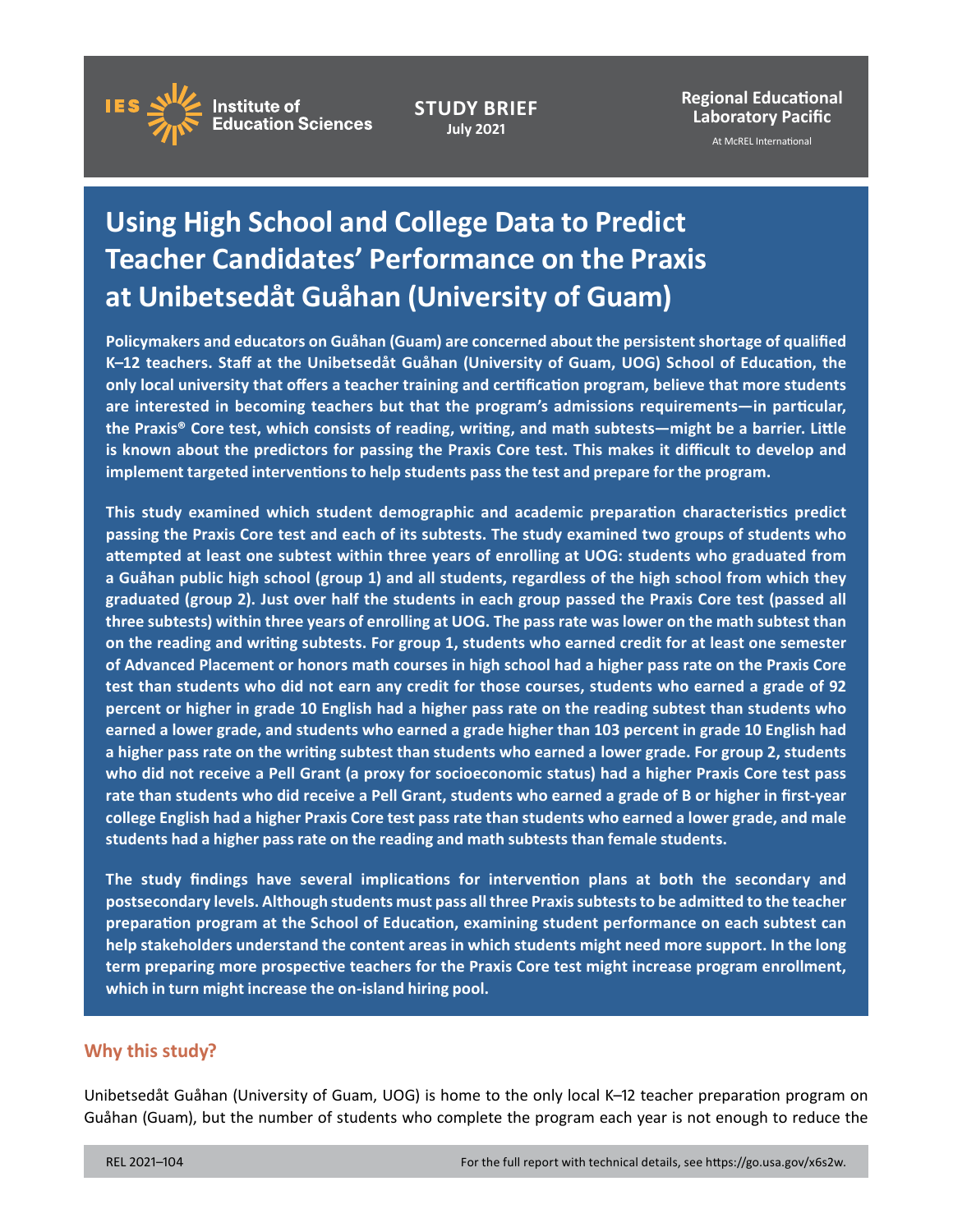Guam Department of Education's (GDOE) chronic teacher shortage.<sup>1</sup> Students must pass the Praxis Core test, which includes subtests in reading, writing, and math, to be admitted to the UOG School of Education, but many students fail to meet this criterion.

This study provides information about which demographic and academic preparation characteristics are related to success on the Praxis Core test and its subtests for students who hope to be admitted to the UOG School of Education. Stakeholders hope that better preparing students for success on the Praxis Core test while they are in high school and during their early years at UOG will increase the number of students admitted into the School of Education, and ultimately, the number of teachers available to GDOE.

## **What was studied and how?**

The study analyzed data on two groups of students who enrolled at UOG between fall 2012 and fall 2017 and attempted at least one Praxis subtest within three years of enrolling. Group 1 included only students who graduated from a Guåhan public high school (*n* = 128) and was used to explore high school academic preparation characteristics; group 2 included all UOG students, regardless of the high school from which they graduated (*n* = 216), and was used to explore college academic preparation characteristics. The study used descriptive statistics and conditional inference classification tree analysis to address three research questions:

- 1. What percentage of prospective K–12 teacher candidates passed the Praxis Core test and each of its three subtests (reading, writing, and math)?
- 2. What student demographic and high school academic preparation characteristics predict whether a prospective teacher candidate in group 1 passes the Praxis Core test and each of its three subtests?
- 3. What student demographic and college academic preparation characteristics predict whether a prospective teacher candidate in group 2 passes the Praxis Core test and each of its three subtests?

### **Findings**

- • **Over half the students who graduated from a Guåhan public high school and over half of all UOG students passed the Praxis Core test (passed all three subtests).** About 52 percent of Guåhan high school graduates who attempted the Praxis Core test (all three subtests) passed. Similarly, 51 percent of all UOG students who attempted it passed (figure 1).
- • **Students were less likely to pass the Praxis math subtest than the reading or writing subtest.** About 79 percent of Guåhan public high school graduates passed the Praxis reading subtest, 72 percent passed the writing subtest, and 61 percent passed the math subtest. Again, the findings for all UOG students were similar: 79 percent passed the reading subtest, 69 percent passed the writing subtest, and 60 percent passed the math subtest (figure 2).
- • **Guåhan public high school graduates who earned any Advanced Placement or honors math credits in high school were more likely than graduates who did not earn any Advanced Placement or honors math credits to pass the Praxis Core test.** Guåhan public high school graduates who earned any Advanced Placement or honors math credits in high school had a pass rate of 78 percent on the Praxis Core test compared with 39 percent for graduates who did not earn any Advanced Placement or honors math credits.
- • **Guåhan public high school graduates who earned at least one Advanced Placement or honors math credit were also more likely than students who earned less than one Advanced Placement or honors math credit**

<sup>1.</sup> Regional Educational Laboratory Pacific reports use the spelling conventions of Indigenous Pacific languages, including diacritical marks, when those spellings are the official names of institutions, languages, ethnicities, and places. Corresponding English spellings are provided on first reference.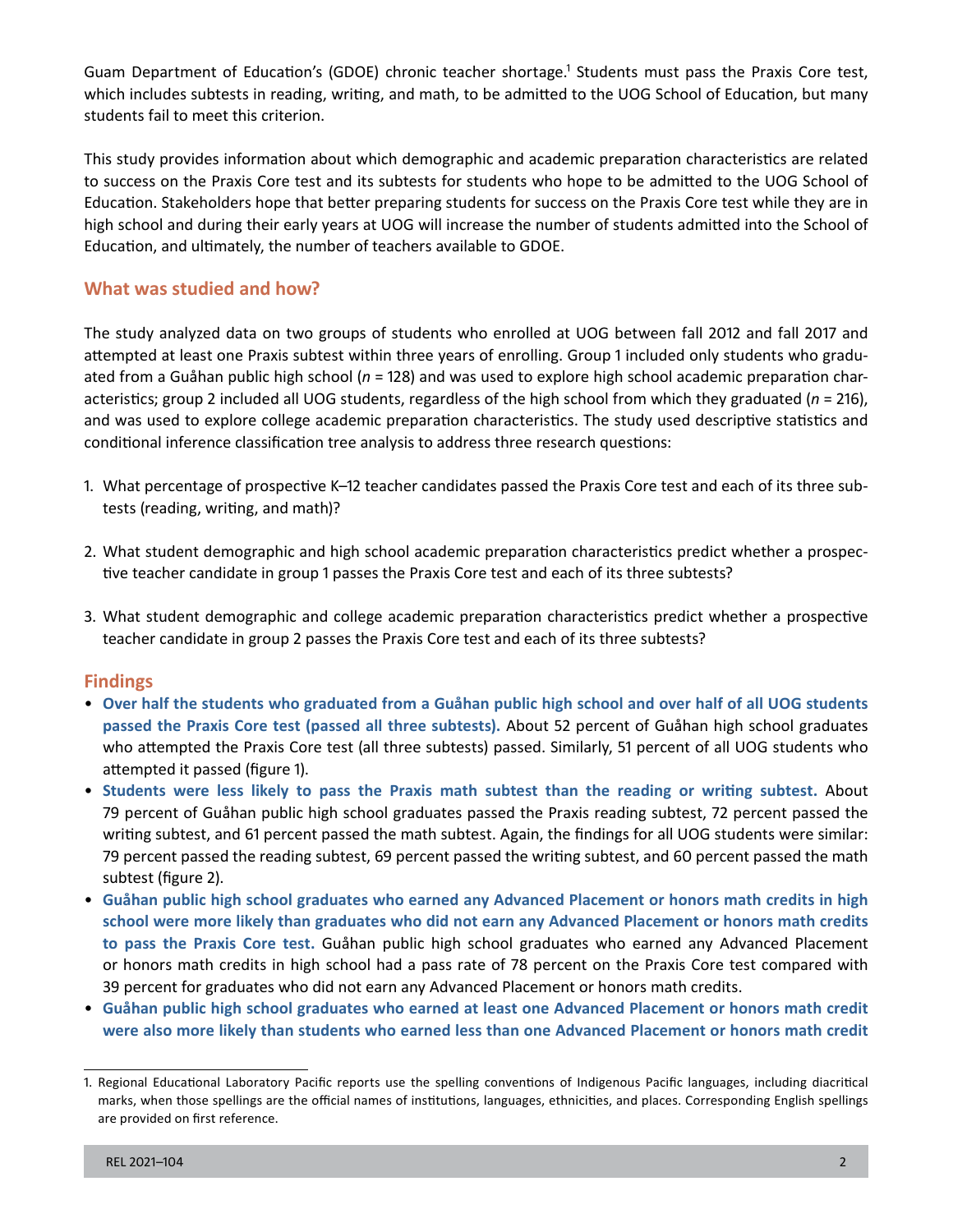#### **Figure 1. About 52 percent of Guåhan public high school graduates who attempted the Praxis Core test and 51 percent of all students from Unibetsedåt Guåhan who attempted the Praxis Core test passed it**



Note: Group 1 refers to students who graduated from a Guåhan high school, enrolled at Unibetsedåt Guåhan between fall 2012 and fall 2017, and attempted at least one Praxis subtest within three years of enrolling. Group 2 refers to all students, regardless of the high school from which they graduated, who enrolled at Unibetsedåt Guåhan between fall 2012 and fall 2017 and attempted at least one Praxis subtest within three years of enrolling. Descriptive statistics were used to determine the percentage of students who passed all three subtests.

Source: Authors' analysis of data from the Guam Department of Education and Unibetsedåt Guåhan.

#### **Figure 2. Students had higher pass rates on the Praxis reading and writing subtests than on the math subtest**



Note: Group 1 refers to students who graduated from a Guåhan high school, enrolled at Unibetsedåt Guåhan between fall 2012 and fall 2017, and

attempted at least one Praxis subtest within three years of enrolling. Group 2 refers to all students, regardless of the high school from which they graduated, who enrolled at Unibetsedåt Guåhan between fall 2012 and fall 2017 and attempted at least one Praxis subtest within three years of enrolling. Descriptive statistics were used to determine the percentage of students who passed each subtest.

Source: Authors' calculations based on data from Unibetsedåt Guåhan.

**to pass the Praxis math subtest.** Guåhan public high school graduates who earned at least one Advanced Placement or honors math credit in high school had a pass rate of 88 percent on the Praxis math subtest compared with 46 percent for graduates who earned less than one Advanced Placement or honors math credit.

• **There was a relationship between grade 10 English grades and pass rates on the Praxis reading and writing subtests.** Guåhan public high school graduates who earned a grade of 92 percent or higher in the second semester of grade 10 English had a pass rate of 87 percent on the Praxis reading subtest compared with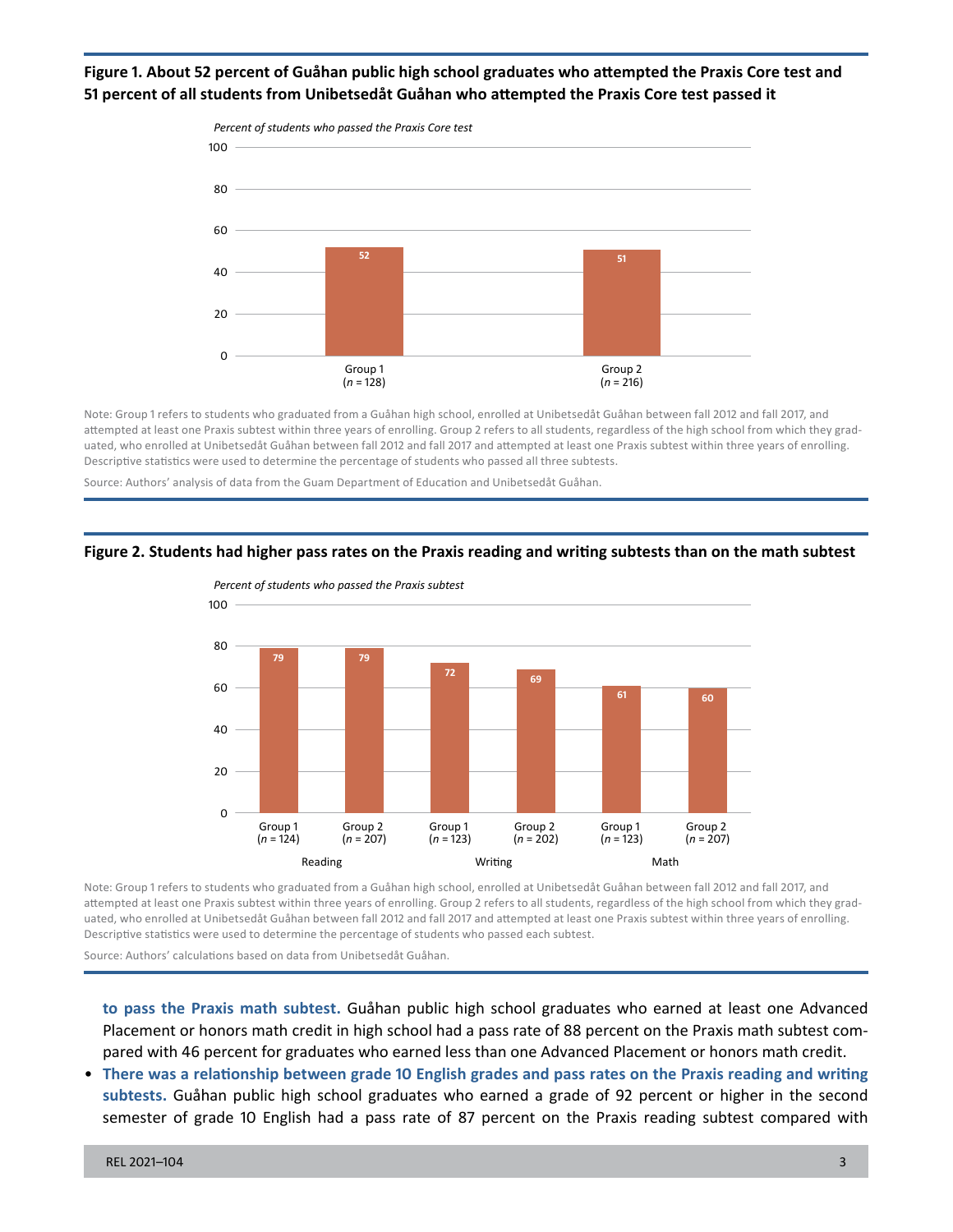subtest. Graduates who earned a grade of 103 percent<sup>2</sup> or higher in the second semester of grade 10 English 54 percent for graduates who earned a grade of 91 percent or lower. The results were similar for the writing had a pass rate of 97 percent on the writing subtest compared with 63 percent for graduates who earned a grade of 102 percent or lower. Since students can earn more than 100 percent in honors courses, this finding shows that students who enrolled and performed well in honors grade 10 English had higher pass rates on the writing subtest.

- • **UOG students who did not receive a Pell Grant had a higher overall pass rate on the Praxis Core test than students who received a Pell Grant.** The overall pass rate for the Praxis Core test was 59 percent for students who did not receive a Pell Grant in college (used as a proxy for socioeconomic status) compared with 44 percent for students who received a Pell Grant.
- • **Grade in the Human Growth and Development course at Unibetsedåt Guåhan predicted pass rates on the Praxis writing subtest.** UOG students who earned a grade of A or higher in Human Growth and Development had a pass rate of 83 percent on the Praxis writing subtest compared with 61 percent for students who earned a grade of B or lower.
- • **Male UOG students had higher pass rates on the Praxis reading and math subtests than female students.**  Male UOG students had a pass rate of 92 percent on the Praxis reading subtest and 77 percent on the math subtest, while female students had a pass rate of 75 percent on the reading subtest and 55 percent on the math subtest. Among female students, those who received a Pell Grant had a lower pass rate (67 percent) on the reading subtest than those who did not receive a Pell Grant (85 percent).

# **Implications**

Critical K–12 teacher shortages on Guåhan require an increase in the number of qualified teachers. To do so with locally based prospective teachers necessitates that more students pass the Praxis Core test (reading, writing, and math subtests). Stakeholders at the School of Education could consider several actions to better prepare students for the Praxis Core test. One is ensuring that college curricula are designed to build students' knowledge in areas that they will need to know in order to be successful educators. For example, math courses could emphasize topics tested by the Praxis math subtest. The School of Education faculty might consider providing students with resources and supports, such as study groups, mentorship programs, and supplemental instruction. Also, the School of Education faculty might consider how they can address potential inequities by targeting supports for students from low-income households and female students, groups that have the lowest pass rates.

Because this study is descriptive, a limitation is that one cannot say that any of the characteristics caused students to pass or not pass the Praxis Core test or its subtests. Another limitation is that the analyses were based on small samples. The findings might not be applicable to larger or more diverse samples.

<sup>2.</sup> Course grades at Guåhan public high schools range from 0 to 110 for Advanced Placement and honors courses and from 0 to 100 for non–Advanced Placement and nonhonors courses. Courses that have both nonhonors and honors versions were combined in the analysis, but the original grade scales were kept. Appendix B provides more information about the variables used in this study.